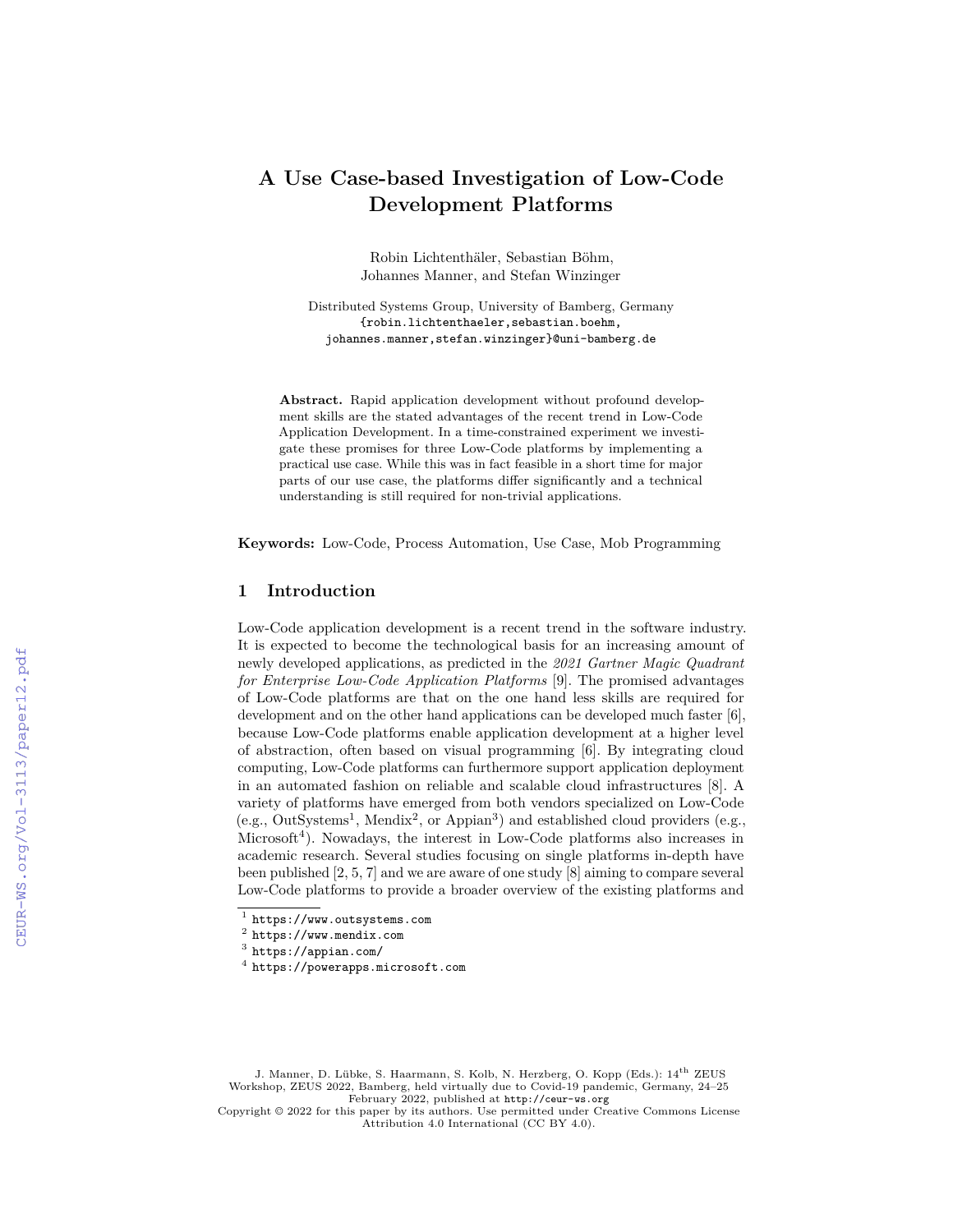their scope of features. Also evaluations of how well certain features facilitate application development have been performed. Henriques et al. [2] evaluated the process modeling language of OutSystems in a structured way and Sahay et al. [8] discussed their experiences as a side aspect. An investigation focusing specifically on the aspect of rapidness of development while considering several platforms in comparison, has however not been done yet. Therefore, we performed a qualitative investigation of several platforms by implementing a realistic use case in a constrained experimental setup. We aim to investigate the promises of easy, rapid application development and deployment by evaluating to which extent this is possible with a selected set of platforms. This is summarized by our research question:

**RQ**: To what extent do Low-Code Development platforms enable rapid application development despite low prior experience?

In the following, we describe foundations of Low-Code platforms and our use case in Sect. 2. Our approach is explained in Sect. 3. In Sect. 4 we state the outcomes of our investigation and discuss them with regard to our research question in Sect. 5, before concluding our work in Sect. 6.

#### **2 Foundations**

Low-Code Development Platforms are cloud environments in which applications can be created and hosted based on the technology stack provided by the platform vendor. The core characteristic is that vendors try to abstract as much as possible from the technical details (the coding aspect) of application development [3, 8] while still enabling developers, called *citizen developers* in this context [3, 8], to implement their specific use case. While a higher level of abstraction and a more constrained development environment simplify application development, the degree to which applications can be customized for a specific use case is limited. However, a more complex development environment is more difficult to use but would allow for a specific customization. Therefore, platform vendors apply a range of techniques to balance this trade-off, namely visual programming  $[4, 8]$ , domainspecific languages [3], model-driven engineering [1, 3], or pre-built components and templates [3]. Internally, platform vendors make use of cloud computing to allocate resources for applications on-demand and in an automated and scalable way as described in more detail by Sahay et al. [8]. They also provide a comparison of current Low-Code Development Platforms [8]. Differences between the platforms originate from the diverse backgrounds of platform vendors. Regarding suitable use cases and applications, Luo et al. [6] found out that most developers, who discuss such platforms online, build mobile and web applications. A focus is on process automation [6] and business-centric applications [6], such as Customer Relationship Management (CRM) or Content Management Systems (CMS).

From our point of view, our use case therefore fits well into the context of Low-Code applications, as we want to automate the process of a student registering for a thesis at a university's chair. Similar to CRM, the student can be seen as a kind of customer managed by the chair and similar to CMS different documents are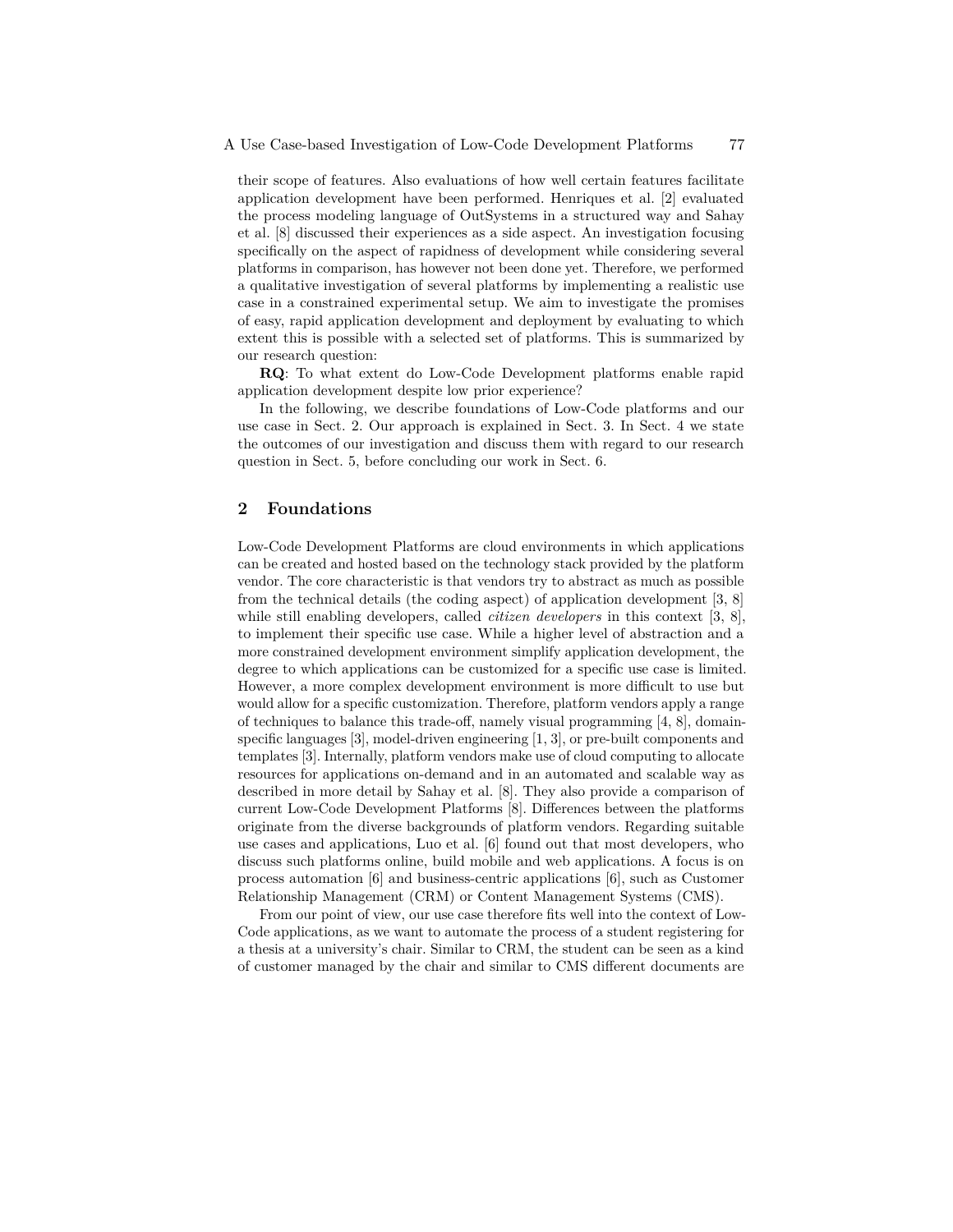#### 78 Robin Lichtenthäler et al.

involved to describe the thesis topic and for the registration of a thesis. We have modeled the use case in its current manual form using Business Process Model and Notation (BPMN) to identify potentials for automation<sup>5</sup>. Our envisioned process includes a web-based application which manages and automates parts of the process. The beginning of this process is shown in Fig. 1. For a better understanding, the process can be divided into three Sub Processes (SP): Request Submission (SP1), Chair Notification (SP2) and Acceptance Decision (SP3).



**Fig. 1.** Thesis Registration Process at the University of Bamberg (excerpt).

Although this excerpt is only the beginning of the whole thesis registration process, it is representative for the functional requirements of the whole process, covering all layers of a typical web application: User interfaces (UI), data storage (DS) and business logic (BL). Starting in SP1, at the UI level, students should be able to fill in a **Form** with their personal information, such as name, email, and course of studying. In addition, they should be able to upload a file that contains further information or ideas for potential thesis topics. The app should validate the submitted form and **Save** the **Data** in a storage layer, enriched with the date of submission and with a status "New". In SP2 at the BL layer, there are two possible events which represent **Triggers** for a notification. If either two weeks have passed since the submission of the oldest request or the list of new requests has exceeded a certain threshold, the app should detect this and thereupon send an **Email** to notify the members of the chair that a meeting should be held to discuss the new requests. Finally, in SP3, after a chair meeting, it should be possible for a chair member to **View** a list of all requests and to either decline or accept each request through the click of a button. The **Logic** layer behind it

 $^5$  <https://github.com/uniba-dsg/low-code-use-case>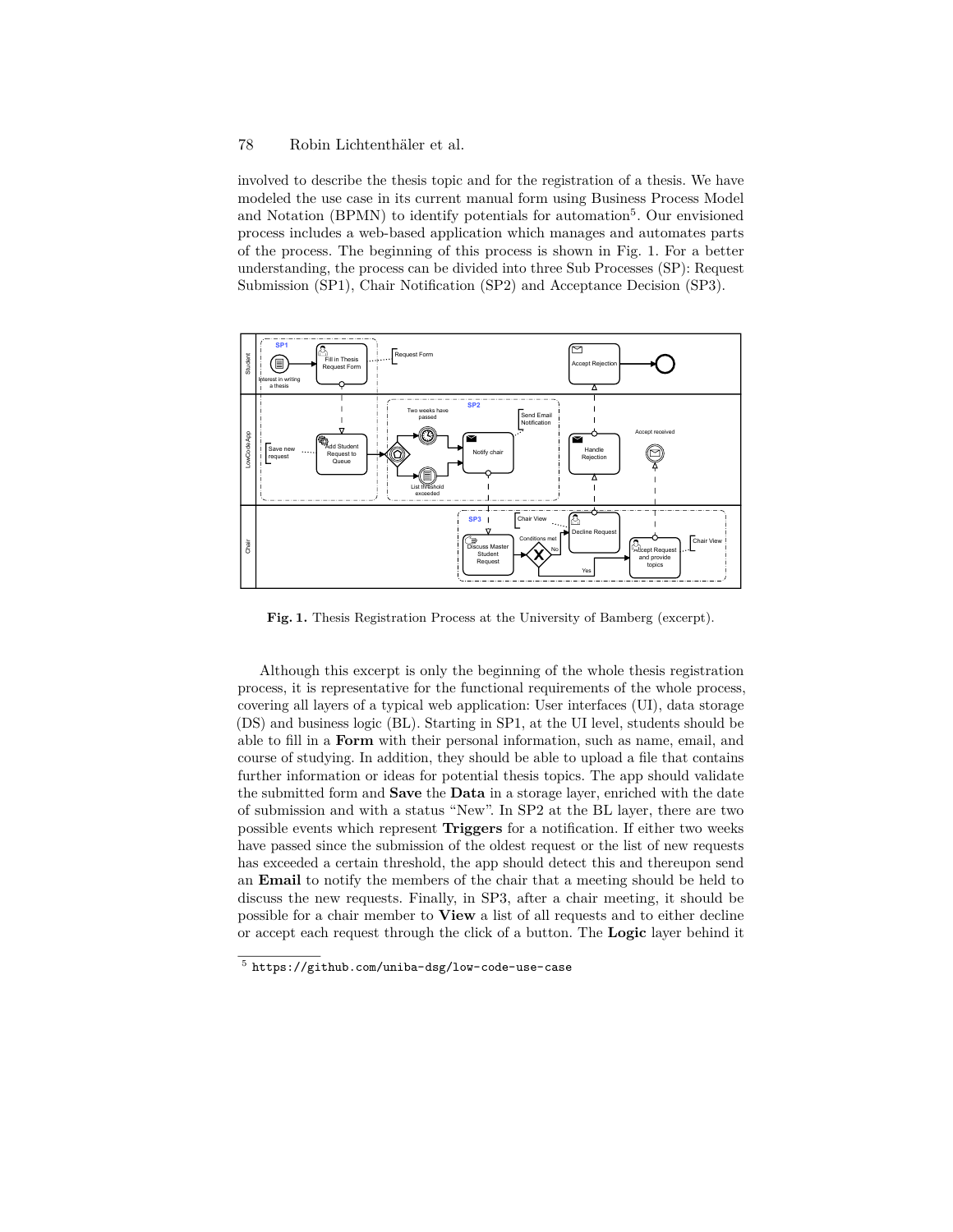should validate that only new requests can be accepted or declined and change the status accordingly by performing an **Update** on the **Data** in the DS layer.

# **3 Methodology**

Our methodology mainly follows an experimental approach as we perform a qualitative study by implementing the previously introduced process model. However, for a general understanding and market overview of Low-Code platforms, we searched for empirical comparisons by using ACM, IEEE, and Scopus.

Our literature search yielded a comprehensive comparison of Low-Code platforms by Sahay et al. [8]. From their list of platforms, we selected those that are still available, offer *Process Automation* as a feature, and can be tested within a free tier offering. Hence, we selected OutSystems, Microsoft Power Apps, and Appian because only these fulfill our criteria. For the implementation, we strictly followed the process model. We documented the implementation process for all platforms, w.r.t. the perceived achievements and obstacles, structured by the defined subprocesses. We applied *Remote Mob Programming*6 as a development technique. The authors of the study were also its participants. This technique offers distributed collaboration for a small team of developers (at least three). Hereby, the members of the team are working together at the same time remotely, e.g., via video conferencing. One by one shares the screen with the current development environment and works actively as a so-called Typist who is executing instructions given by the rest of the Mob. In regular intervals (we set 15 minutes instead of the recommended 10 minutes), the advance in the development is handed over to the next member who becomes the Typist. We followed this procedure for three days by spending 6h/day (in line with the recommendation) for each of the platforms. Remote Mob Programming as a development technique was selected because we believe that compared to an approach of working with a new platform alone, the Mob can prevent situations of a single developer getting stuck. In such situations others can contribute their ideas and discuss the next steps or potential solutions to overcome this. This can accelerate the development process and discharge the involved developers. For the assessment, we used a 3-step scaling system to rate the degree of fulfillment for our requirements. All Mob members had no prior experience with Low-Code platforms in general. Only preparations like account creation and software installation were performed beforehand.

## **4 Implementation Results**

In this section, we summarize the results of the experiment which can be seen in Table 1. This includes the aspects of our use case implemented and the problems that occurred during implementation.

 $^6$  <https://www.remotemobprogramming.org/>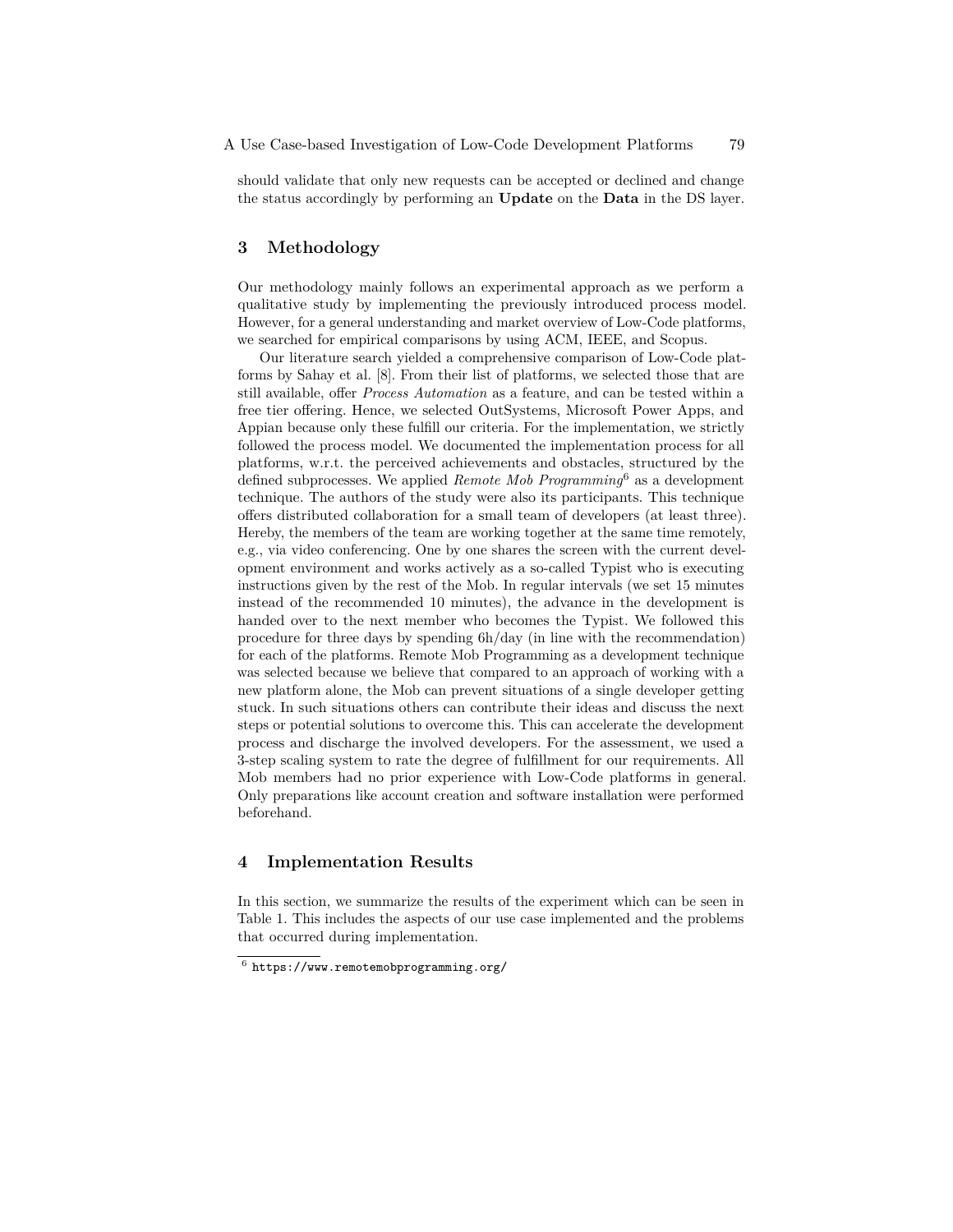#### 80 Robin Lichtenthäler et al.

**Table 1.** Subprocesses from Figure 1 implemented: Fully implemented  $(\bullet)$ , partially implemented  $(0)$ , and not implemented  $(0)$ .

|            |  |                         | SP1 (Request) SP2 (Notification) |       | SP3 (Decision) |  |                        |
|------------|--|-------------------------|----------------------------------|-------|----------------|--|------------------------|
|            |  | Form Save Data Triggers |                                  | Email |                |  | View Logic Update Data |
| Appian     |  |                         |                                  |       | D              |  |                        |
| OutSystems |  |                         |                                  |       |                |  |                        |
| PowerApps  |  |                         |                                  |       |                |  |                        |

#### **4.1 Appian**

A unique characteristic of Appian is its custom scripting language. All building blocks (views, data, logic) are objects in the appian designer. The integration between these objects was hard to grasp at the beginning of our experiment. Some features were only realizable when implementing custom boolean expressions or configuring elements in a way where the graphical editor had no predefined option and we had to use the scripting language. This complicated the development process in our one-day-workshop. Reading the documentation and understanding the scripting language was often necessary to proceed. Appian integrates with public cloud providers and their systems as well as to other external sources like ERM/CRM systems. A deployment was implicitly done when storing the different elements.

The UI implementation was well supported via the graphical editor. Some aspects were not implementable with the editor, e.g., when more mature features like grouping input fields (SP1.Form) or a display of all students with their status buttons (SP3.View) were needed. The logic is defined in a process-like interface similar to the options in BPMN where tasks can be configured via the scripting language. Triggers can start these processes. For mail integration, we used the predefined Appian service. The timer trigger did not work in our experiment whereas the element size check of the already stored entities succeeded (SP2.Trigger). We stored primitives through our forms, but faced difficulties storing files (SP1.Save Data). With our gained knowledge, SP3 was implemented without issues.

#### **4.2 OutSystems**

In contrast to Appian and PowerApps, OutSystems requires locally installed client software which include self-explanatory hints, tooltips and autocompletion features. All study participants used the same account with the same log-in credentials. Only the desktop application was used since the synchronization worked properly via the cloud. Particularly noteworthy was the deployment which could be done by a single click without any further knowledge.

After some time, we found out, that forms can be created based on the data model. OutSystems' storage solution uses one of several predefined SQL servers where files can be stored as blob entries in a table. Therefore, we defined the data model first and created our views by attaching the data table to it. Additional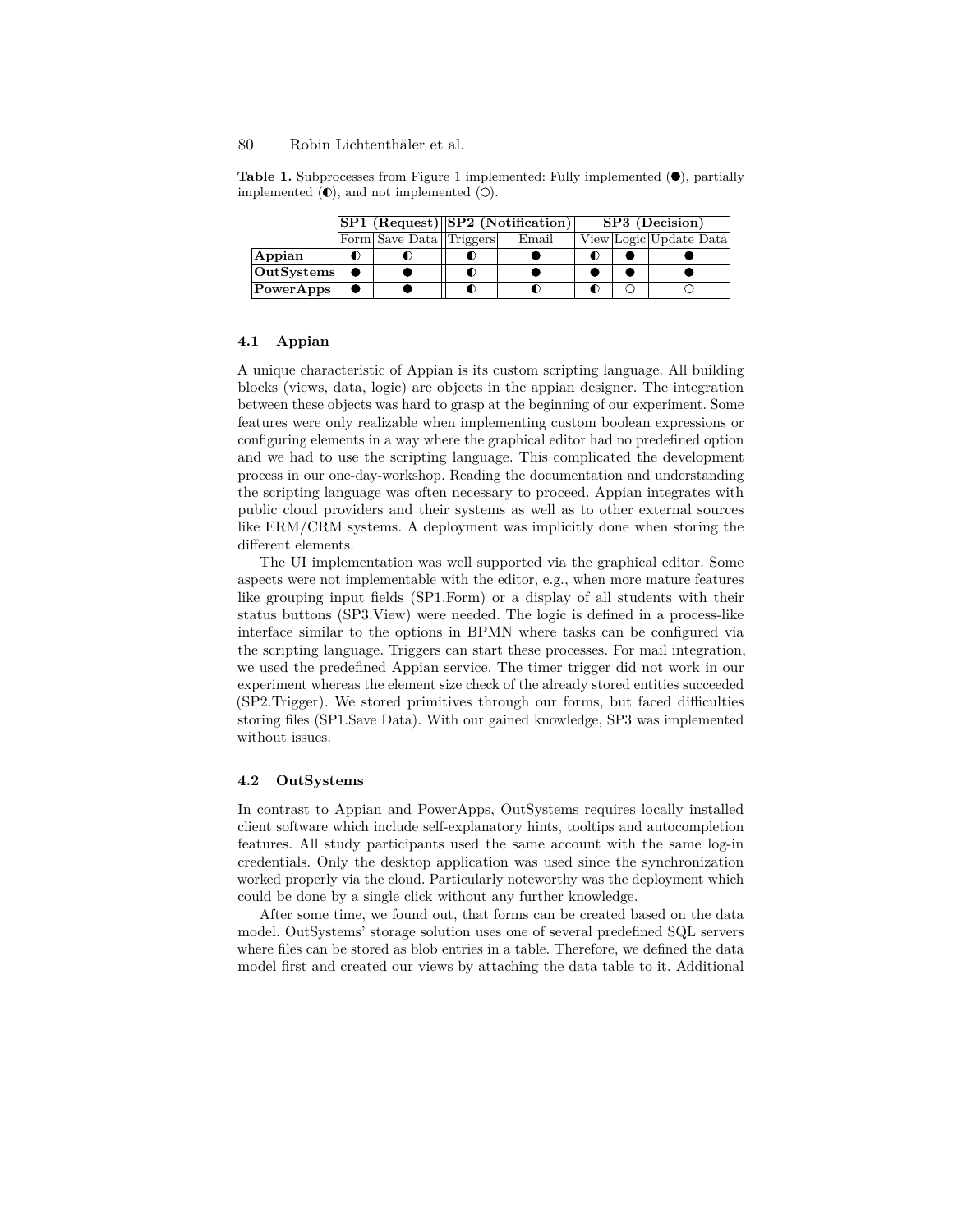fields of other tables were created via dragging and dropping the corresponding input fields from the tool bar. The input fields were automatically integrated in a submit form which already included the logic to persist the data. OutSystems was the only platform, where we managed the mentioned file upload and download (SP1.Save Data). The time based trigger did not work in our use case, whereas the *list threshold exceeded* trigger did (SP2.Trigger). The mail integration in SP2 was possible with an existing SMTP server. A consistent look and feel of the platform helped to implement SP3 without facing any challenges.

#### **4.3 PowerApps**

PowerApps is fully integrated with other Microsoft products and the Azure cloud. To make use of these integrations, code writing skills are required for different layers of the Low-Code platform (e.g., for validation or UI workflows). The documentation, however, is structured on an individual product level, making it difficult to find details and best practices on the integration with PowerApps. Another difficulty were unclear error messages, e.g., "Schemas do not match" or "HTTP request failed" in the context of integrating a Flow with a UI button.

For SP1, the form and data storage was realizable after some starting problems. Data storage (Dataverse) and the business logic execution (Flows engine) are separate, modular products which complicate building a full stack app in our experimental setting. As for the other platforms, business logic can be executed based on triggers which were difficult to integrate with the Dataverse tables. Triggering the mail worked partially, see Table 1, as we were able to send a mail based on a timer but not on the exact conditions of the list threshold. Mail integration was possible with an existing SMTP server. Due to the problems we faced, especially with the integration of the different products, there was not enough time left to implement SP3, apart from creating the *accept* and *decline* button in the view.

### **5 Discussion**

As an initial answer to our research question we can state that we were able to rapidly realize large parts of our use case with all three platforms, despite no previous specific experience with them. Nevertheless, our general knowledge about software engineering helped us in finding the needed options in the platforms more quickly. Being familiar with the classic three-layer application design, for example, helped us to already have a general structure for the application in mind. From our point of view, someone without general software engineering knowledge had to follow more closely the guidelines, tutorials, and documentation provided by the platform to become productive but could, after some training, also profit from the features of a platform to build applications rapidly. However, as we could see from the more detailed aspects of our use case (e.g., data validation or checking custom conditions), a higher use case complexity usually requires more technical knowledge which is also in line with the overall assessment of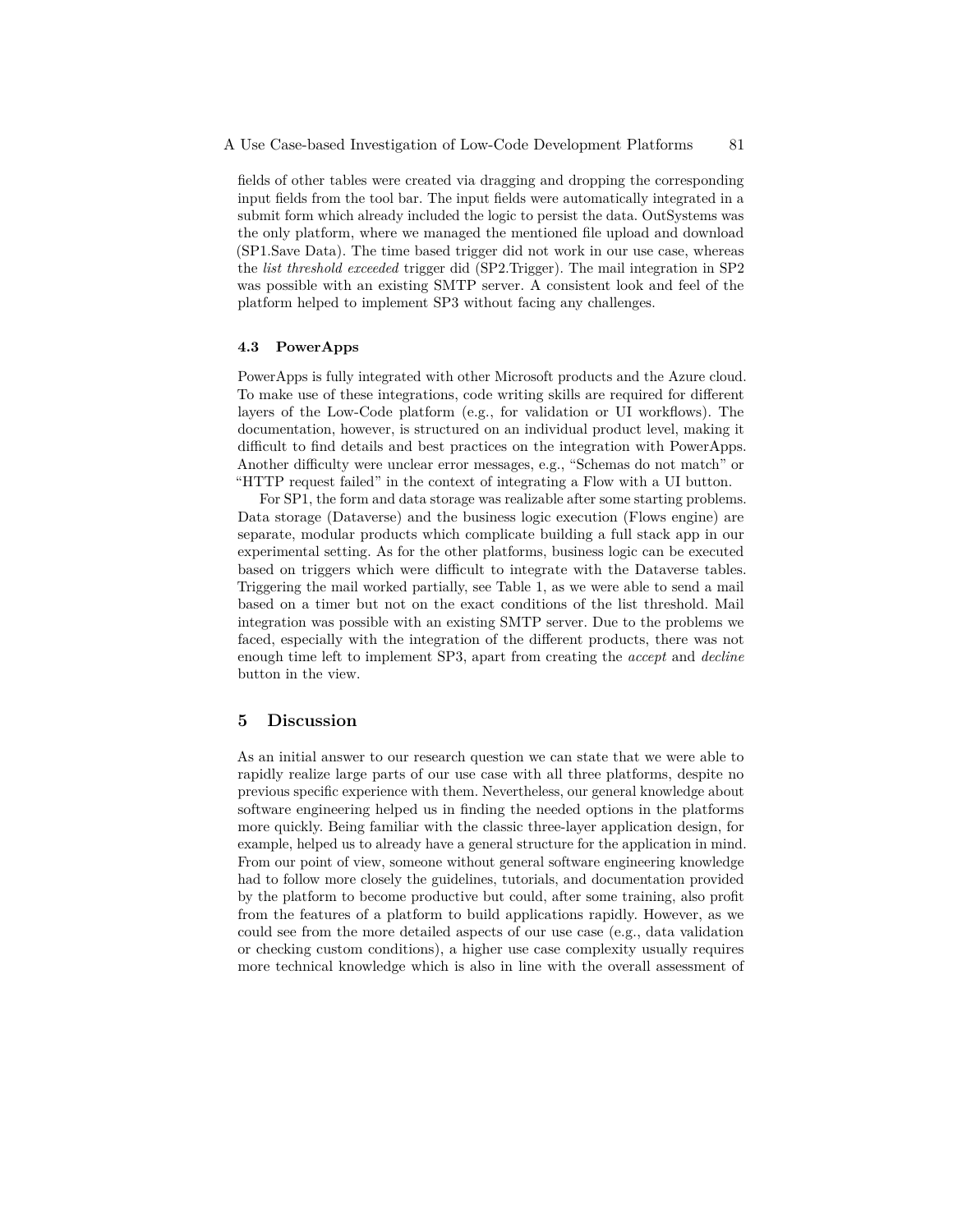#### 82 Robin Lichtenthäler et al.

Luo et al. [6]. Such technical knowledge might stem from a general background in computer science or from practical experience with a platform over a longer time. Detailed knowledge for one platform, however, might be difficult to apply elsewhere. That's why, from our point of view, a general background in computer science still provides a better foundation for application development. In addition to these general findings, the three platforms we investigated can be further differentiated. Overall, we found OutSystems to be a solution more focused on *citizen* developers. Its clean design via drag and drop elements, automatic integration with the storage layer and in particular its one-click-deployment contribute to the best Low-Code experience we faced in this experiment. The other two solutions could be described as *Less*-Code platforms. PowerApps is integrated with a lot of services of the Microsoft Azure's cloud environment. For enterprise users, this integration might be beneficial since already used services can be integrated into PowerApps, but programming is more technically compared to the application stack in OutSystems. Contrary to the other platforms, Appian offers a custom scripting language together with a custom component model. For feature-rich, rapid bootstrapped applications this platform design might support customers to build web applications. Without deeper technical knowledge in Appian and an understanding of the DSL, Appian is an expert system as the market for professional Appian developers shows.

Regarding features and techniques that supported rapidness in application development, we faced the best experience whenever the low code platforms provided intuitive interactions, suggestions, and direct feedback. One example are software wizards for generating UIs based on the defined data scheme which guide through the creation process in a focused interface. Additionally, these interfaces rely on visual programming by offering drag and drop features to alter the UI for displaying some fields respectively leaving out others, all while arranging these fields in a visually appealing layout as a default. In these cases, no extensive software engineering skills are needed to understand the layering of a system and progress can be made quickly, because the platform provides suitable defaults and templates. In other cases where custom DSL expressions need to be written the implementation flexibility increases, but comes with the difficulty to be familiar with the specific syntax. To take low coding literally, we refined the classification scheme for our selected platforms. We only rate OutSystems as a *low* code platform whereas Appian and PowerApps are *less* code ones.

Considering the feasibility of implementing our use case with the three platforms, we can state that from a functionality point of view, all platforms fulfill the functional requirements. In comparison to other implementation options, additional aspects like vendor lock-in or overall operation costs would need to be considered, but are out of the scope of this work. Finally, our experiment also has some threats to validity: (1) All study participants aka paper authors have a background in computer science. Therefore, the comparison to citizen developers is flawed and could be investigated in an additional experiment in future work. (2) The time limitation of six hours for each platform is one strength for a fair comparison but can introduce false conclusions due to the shallow investigation